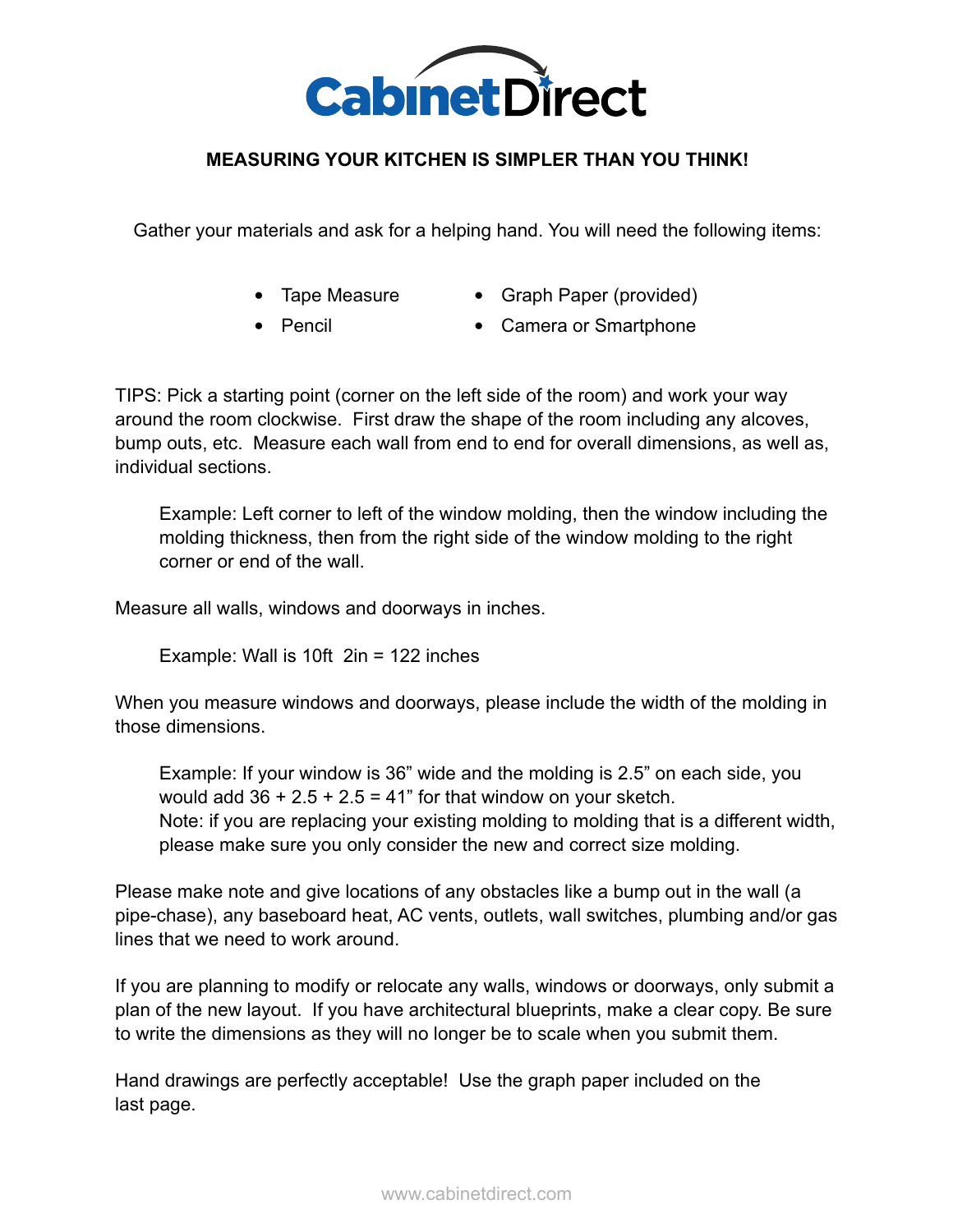

## **FOLLOW THESE 3 SIMPLE STEPS BELOW**

**STEP 1:** Draw the overall shape of the room including windows, doors and overall dimensions.

**STEP 2:** Measure all interior dimensions. Note: Window & Doorway dimensions include the widths of the molding.



**STEP 3**: Window and Door Detail. Number each window and door on the floor plan drawing to correspond with the numbers on the chart like the example below. If you have multiple windows or doors with the same size, you may use the same ID number for all such units. Be sure to mark your floor plan accordingly.



**EXAMPLE**:

| No.            | A  | в          | C         | D  | Е          | F               | G  | н   |
|----------------|----|------------|-----------|----|------------|-----------------|----|-----|
| <b>W1</b>      | 34 | $52 - 1/2$ | $2 - 1/4$ | 57 | $82 - 1/4$ | ${\mathcal{S}}$ | 43 | 3/4 |
| W <sub>2</sub> |    |            |           |    |            |                 |    |     |
| W <sub>3</sub> |    |            |           |    |            |                 |    |     |
| W4             |    |            |           |    |            |                 |    |     |
| No.            | J  | Κ          | L         | M  | N          | P               |    |     |
| D <sub>1</sub> | 80 | $34 - 1/2$ | $2 - 1/4$ | 39 | $82 - 114$ | 3/4             |    |     |
| D <sub>2</sub> |    |            |           |    |            |                 |    |     |
| D <sub>3</sub> |    |            |           |    |            |                 |    |     |
| D4             |    |            |           |    |            |                 |    |     |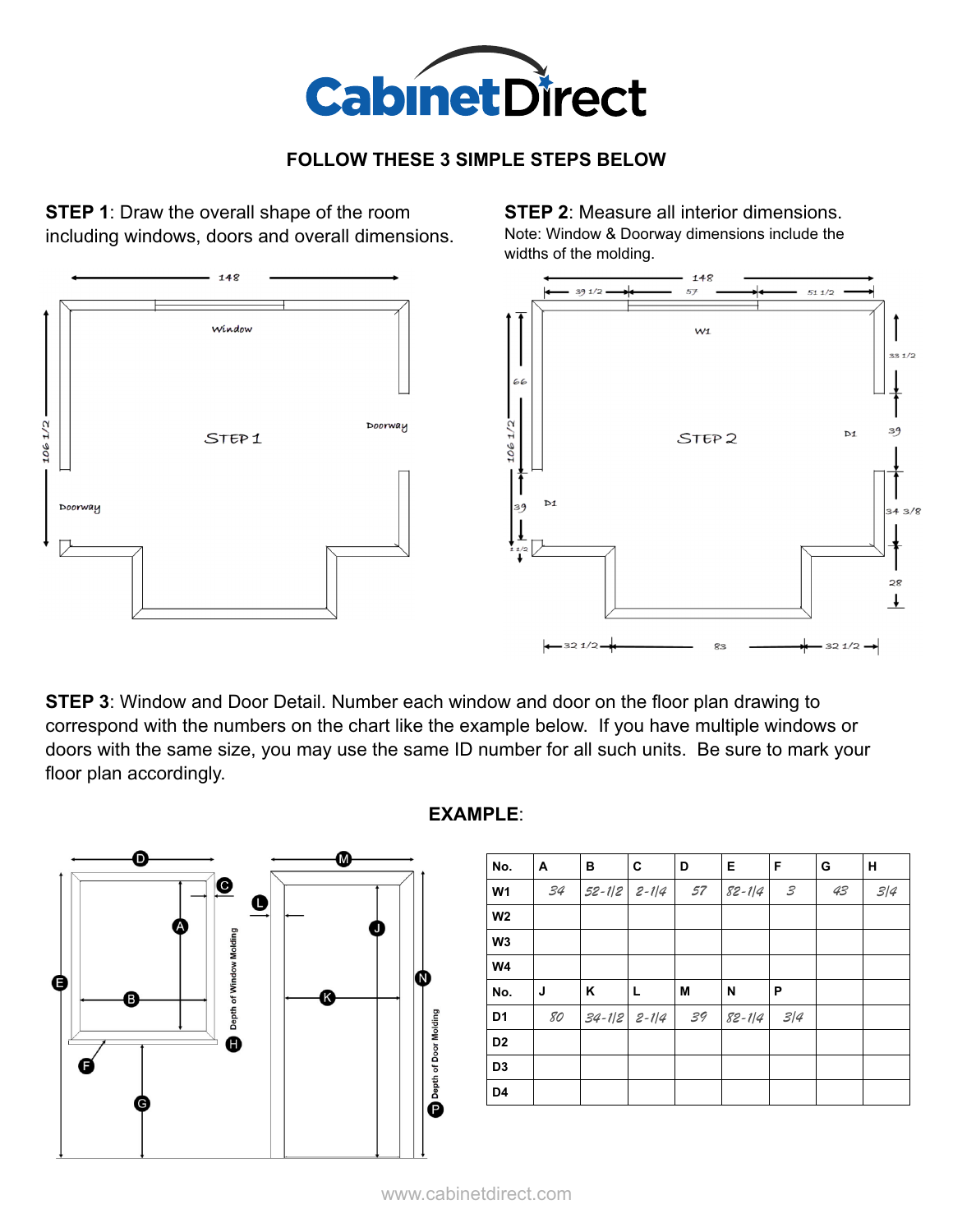

## **WINDOW AND DOOR DETAIL CHART**



| No.            | $\mathbf{A}$ | $\, {\bf B}$ | $\mathbf C$ | D | E            | F | G | H |
|----------------|--------------|--------------|-------------|---|--------------|---|---|---|
| W <sub>1</sub> |              |              |             |   |              |   |   |   |
| W <sub>2</sub> |              |              |             |   |              |   |   |   |
| W3             |              |              |             |   |              |   |   |   |
| W <sub>4</sub> |              |              |             |   |              |   |   |   |
| No.            | J            | K            | L           | M | $\mathsf{N}$ | P |   |   |
| D <sub>1</sub> |              |              |             |   |              |   |   |   |
| D <sub>2</sub> |              |              |             |   |              |   |   |   |
| D <sub>3</sub> |              |              |             |   |              |   |   |   |
| D <sub>4</sub> |              |              |             |   |              |   |   |   |

www.cabinetdirect.com